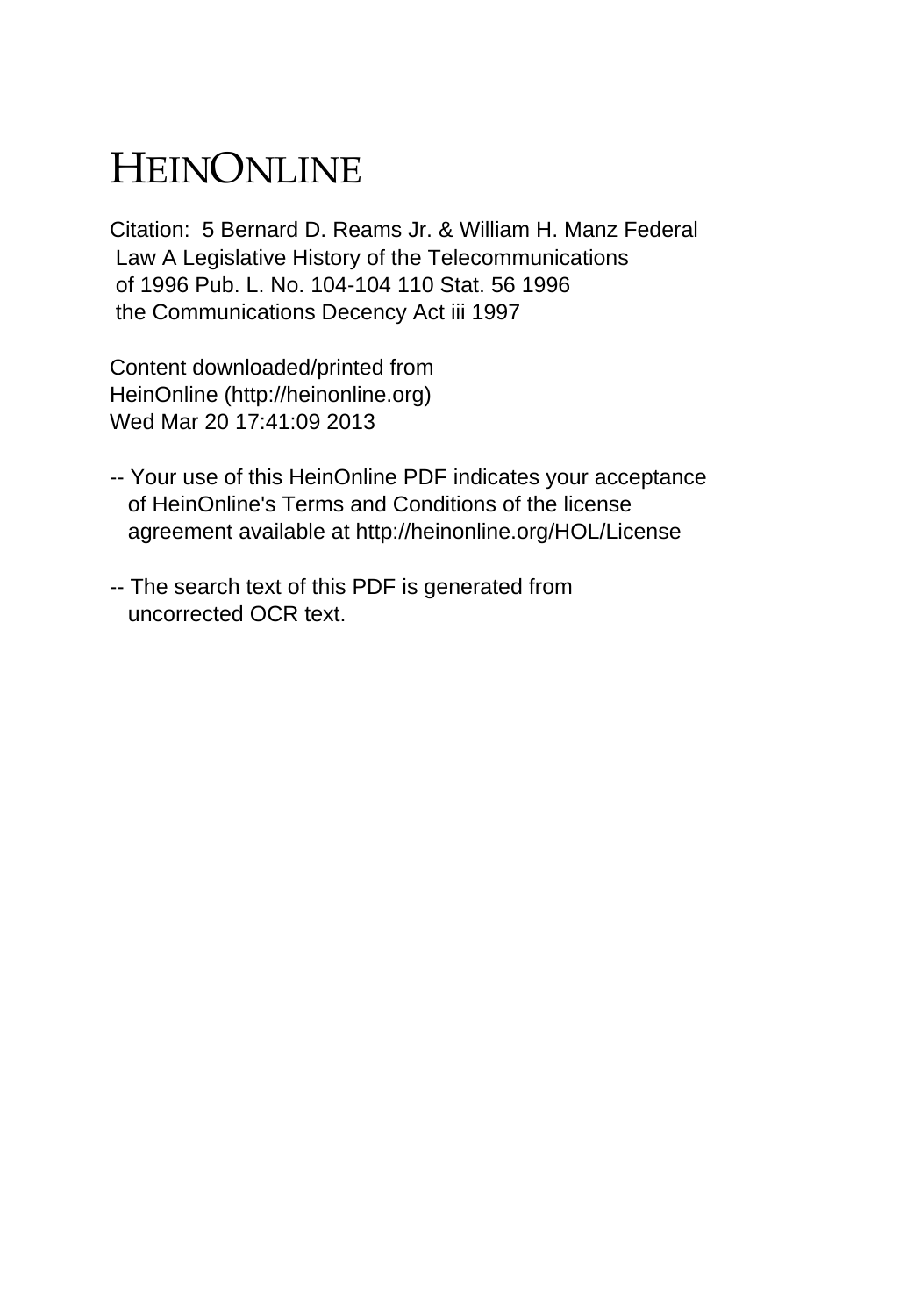## **SUMMARY TABLE OF CONTENTS**

 $\bar{z}$ 

| Master Table of Documents Vol. 1                                                                                                                                                                                                                                                                                                                                                                                                                   |
|----------------------------------------------------------------------------------------------------------------------------------------------------------------------------------------------------------------------------------------------------------------------------------------------------------------------------------------------------------------------------------------------------------------------------------------------------|
|                                                                                                                                                                                                                                                                                                                                                                                                                                                    |
| Section I: Law as Enacted $\ldots \ldots \ldots$ Vol. 1 (Doc. No. 1)                                                                                                                                                                                                                                                                                                                                                                               |
| Section II: Reports on the Law $\ldots$ . Vol. 1 (Doc. Nos. 2 - 6)                                                                                                                                                                                                                                                                                                                                                                                 |
| Section III: Hearings on the Law $\ldots$ Vol. 2 (Doc. Nos. 7 - 9)                                                                                                                                                                                                                                                                                                                                                                                 |
| Section IV: Congressional Record Vol. 3 (Doc. Nos. 10 - 87)                                                                                                                                                                                                                                                                                                                                                                                        |
| Section V: Presidential and Vice<br>Presidential Statements Vol. 3 (Doc. Nos. 88 - 95)                                                                                                                                                                                                                                                                                                                                                             |
| Section VI: Past Bill Versions Vol. 4 (Doc. Nos. 96 - 101)                                                                                                                                                                                                                                                                                                                                                                                         |
| Section VII: Related Bills Vol. 5 (Doc. Nos. 102 - 115)<br>Vol. 6 (Doc. Nos. 116 - 120)                                                                                                                                                                                                                                                                                                                                                            |
| Section VIII: Congressional Record -<br>Related Bills Vol. 6 (Doc. Nos. 121 - 162)                                                                                                                                                                                                                                                                                                                                                                 |
| Section IX: Past Reports Vol. 7 (Doc. Nos. 163 - 170)                                                                                                                                                                                                                                                                                                                                                                                              |
| Section X: Past Hearings $\ldots$ . $\ldots$ Vol. 8 (Doc. Nos. 171 - 172)<br>Vol. 9 (Doc. No. 173)<br>Vol. 10 (Doc. No. 174)<br>Vol. 11 (Doc. No. 175)<br>Vol. 12 (Doc. Nos. 176 - 177)<br>Vol. 13 (Doc. Nos. 178 - 179)<br>Vol. 14 (Doc. No. 180)<br>Vol. 15 (Doc. Nos. 181 - 184)<br>Vol. 16 (Doc. No. 185)<br>Vol. 17 (Doc. No. 186)<br>Vol. 18 (Doc. Nos. 187 - 188(A&B))<br>Vol. 19 (Doc. Nos. 188(C) - 189)<br>Vol. 20 (Doc. Nos. 190 - 191) |
| Vol. 21 (Doc. Nos. 192 - 201)                                                                                                                                                                                                                                                                                                                                                                                                                      |
| Section XI: Final Report<br>$\ldots$ Vol. 21 (Doc. No. 202)                                                                                                                                                                                                                                                                                                                                                                                        |